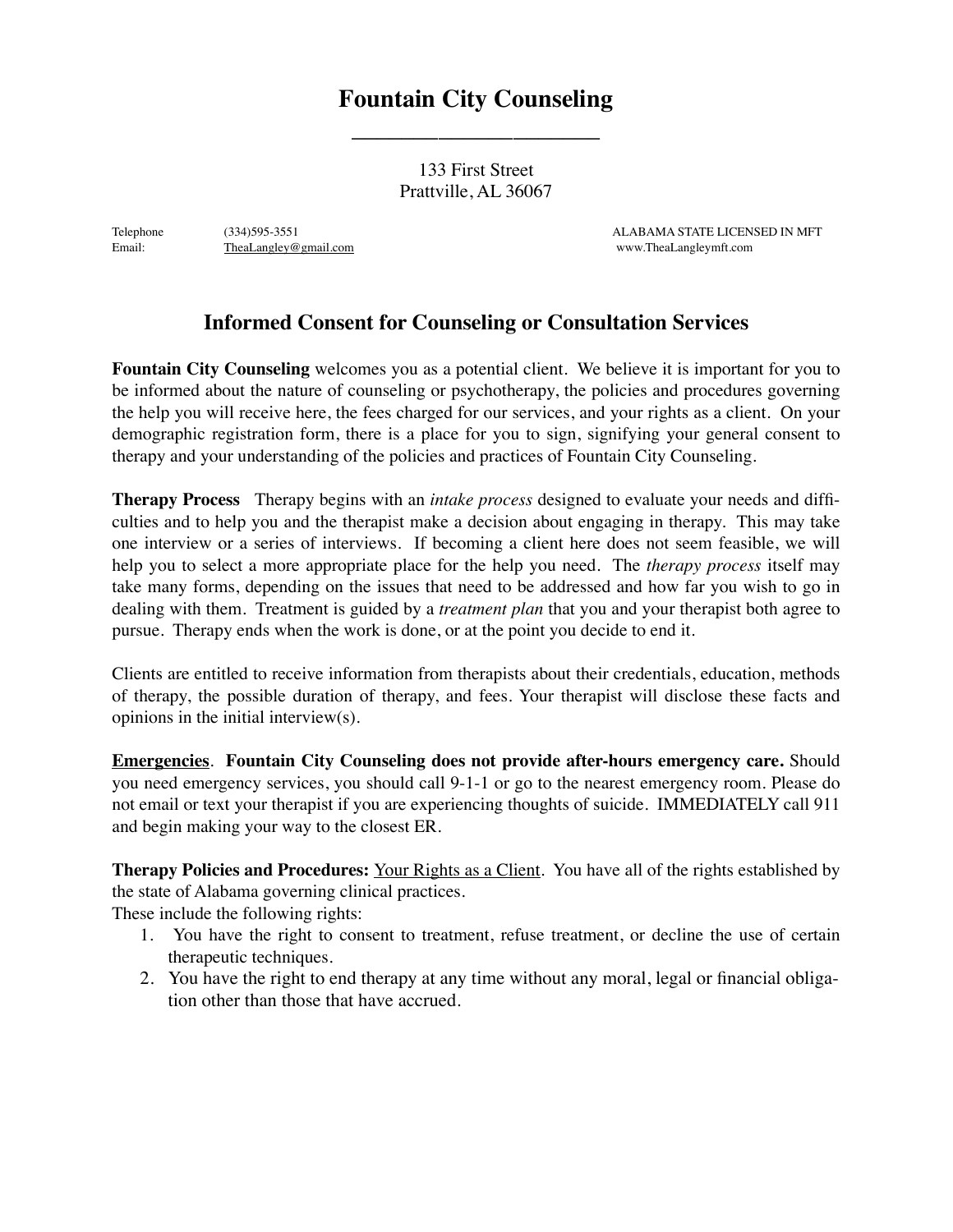- **3.** You have a right to seek disclosure from your therapist about his or her qualifications.
- **4.** You have the right to review your records and receive copies of such.
- **5.** accessing the client grievance procedures, asking questions about any procedure
- **6.** refuse any procedure
- **7.** You have the right to have your treatment kept in confidence (see confidentiality statement below).
- 8. You have the right to be treated by our therapist in a consistently competent, ethical, and respectful manner.
- 9. You have the right to release your records to any person or agency you request.
- **10.** You have the right to know that if others are also involved in treatment, **I do not keep secrets from other family members with a legitimate need to know.**

**Confidentiality**. What you tell your therapist will be kept strictly confidential and will not be revealed to other persons or agencies without your written permission, **except when mandated by state and federal statutes as part of the professional practice of this Center.** However, it is customary to notify a professional who referred you to me (whether or not we are working together). Other clients have the same rights of confidentiality. Since clients may well see one another as they come and go from our Center, you have the right to expect that other clients will not divulge your client status to others, and they have the right to expect that you will equally protect their client status.

By law, there are circumstances when the therapist must report information to the appropriate persons or agencies, for example:

- a) if you threaten grave bodily harm or death to yourself or someone else;
- b) if you reveal information about suspected child or elder abuse; and
- c) if ordered by a court of law.

**If your therapy is court ordered, the results of treatment or tests must be revealed to the court.** 

**There is one situation in which I am** *permitted* **by law to reveal information obtained during therapy** *without your permission***. If you bring civil or criminal charges against me in court, or if you file an ethics complaint with the license board, I am permitted to use my records to defend myself against your charges or complaints.**

Also, in keeping with standard professional practice, your case records may be viewed by professional supervisors and consultants for purposes of diagnosis, treatment, and quality control. In all other instances, your written permission is required before your therapist or the Center can reveal information about your treatment.

**Web-Based Therapy.** When mutually agreed upon, Fountain City Counseling will provide therapy using secure video conferencing and text vehicles via WebEx. You should remember that normal email and cellular telephones email are NOT secure and should not be used to communicate any information you consider confidential. Anything you post on Facebook or other social networking media will automatically be considered to be non-confidential. You should also remember that the environment in which you sit during web-based therapy is your responsibility. You should take every reasonable precaution to make sure that others do not overhear the video conferencing conversations or see the text chat. You can be sure your therapist's work location is secure.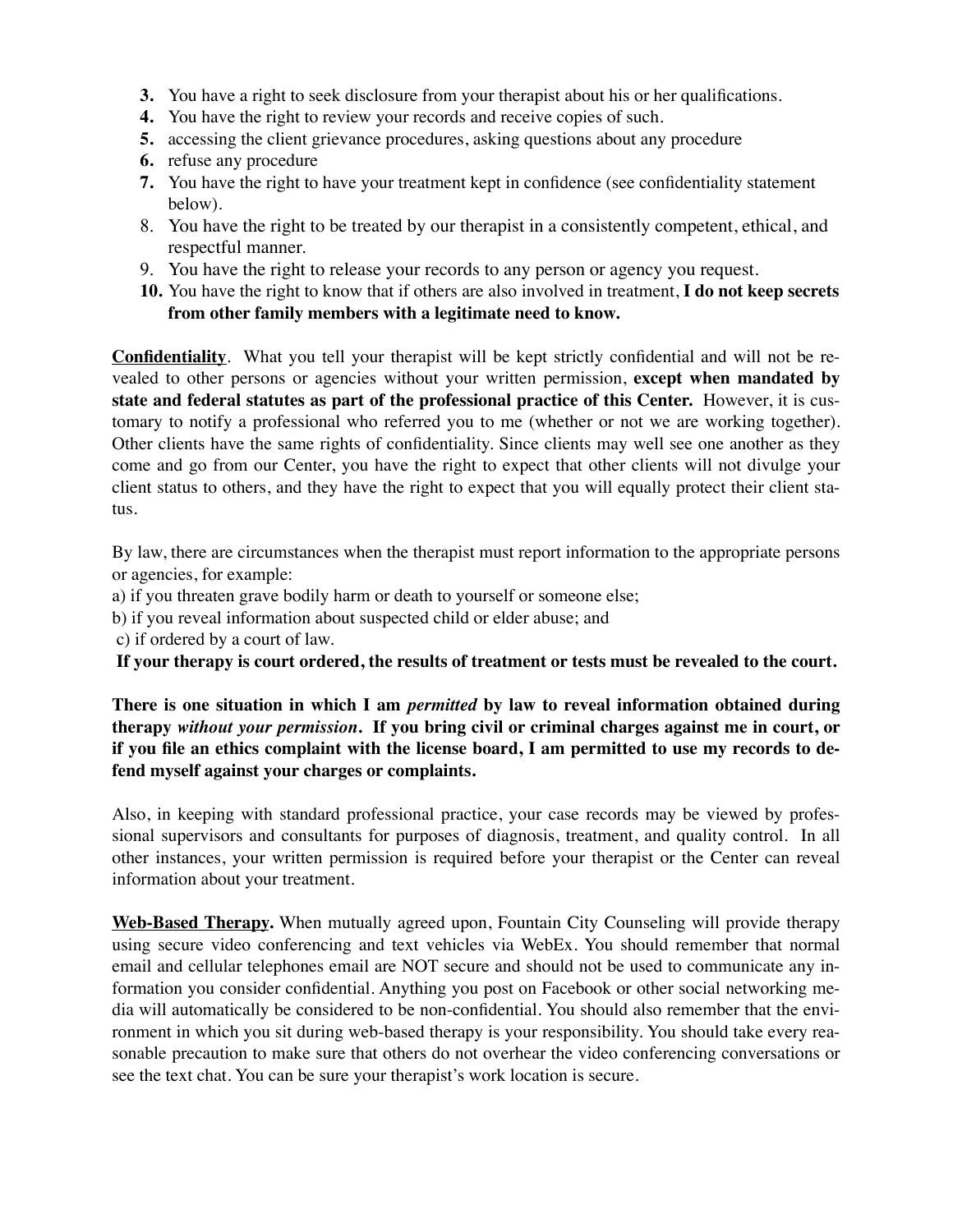**Email Communication:** If you elect to communicate with me by email at some point in our work together, please be aware that email is not completely confidential. All emails are retained in the logs of your or my internet service provider. While under normal circumstances no one looks at these logs, they are, in theory, available to be read by the system administrator(s) of the internet service provider. Any email I receive from you, and any responses that I send to you, will be printed out and kept in your treatment record.

**Telephone Contact/Therapy**: Telephone calls, texts, and emails may be used to set appointments and confirm appointments but shall not be used for therapy sessions or for counsel or advice. *Therapy is not conducted over the telephone, texting or email.* Your therapist will be unable to discuss your specific counseling concerns with you over the telephone. Please make an appointment to discuss any concern/situation that is not connected logistically to an appointment/session time.

**Fees and Payment.** The Therapy Fee Agreement that you will complete in the intake interview will state your fee and payment requirements. We request payment at the time of your therapy appointment. You may pay by cash, bank card or check. Each check returned because of insufficient funds will result in a charge to you of (\$30) plus bank charges. If your account is more than 90 days overdue, we reserve the right to turn your account over to a collection agency. You specifically waive any right to confidentiality regarding financial information given by Fountain City Counseling to a collection agency.

**Court Ordered Clients, Court Affiliated Recommendations/ Appearances.** When working with clients involved in litigation, unless designated by the court, all fees will be split evenly between the parties involved. These fees include session, report, and court fees. Court fees are applied at the point that the therapist is asked by either party to attend for representation. Court fees will be charged irregardless of a postponement unless the proceedings are postponed five business days in advance. Fountain City Counseling charges \$250 per hour for any court related activities from the moment the therapist leaves their office to the time the therapist returns to the office ("portal to portal"), these fees apply whether the therapist actually testifies or not. We do not apply any reduced fees to time spent making court appearances. **If the therapist is ordered/requested to provide records, reports, emails, etc.…throughout the process charges of \$250 per hour will apply for the time needed to prepare and deliver the records. All court preparation activities (phone calls, meetings with attorneys, record producing administrative work, paperwork, etc.…will be \$250.00 per hour).** 

Fountain City Counseling parenting coordinator services, co-parenting services and family systems therapy differs from traditional therapy in several ways. Confidentiality is protected within the system however information garnered in counseling sessions can be utilized outside of individual sessions to build, promote, strengthen the system/relationship which is the primary client. The therapist is authorized to discuss significant information with individuals or system providers (attorneys, GAL) in order to assist in the process of family therapy, co-parenting therapy, parental coordinator services etc.…

**Appointments and Cancellations.** All appointments are made with your therapist. When available, you may be able to schedule and cancel appointments at our web site. If you are unable to keep a scheduled appointment, please notify your counselor by email or text 24 hours in advance. Failure to give 24-hour notification to the counselor may result in a charge up to the amount of your fee. No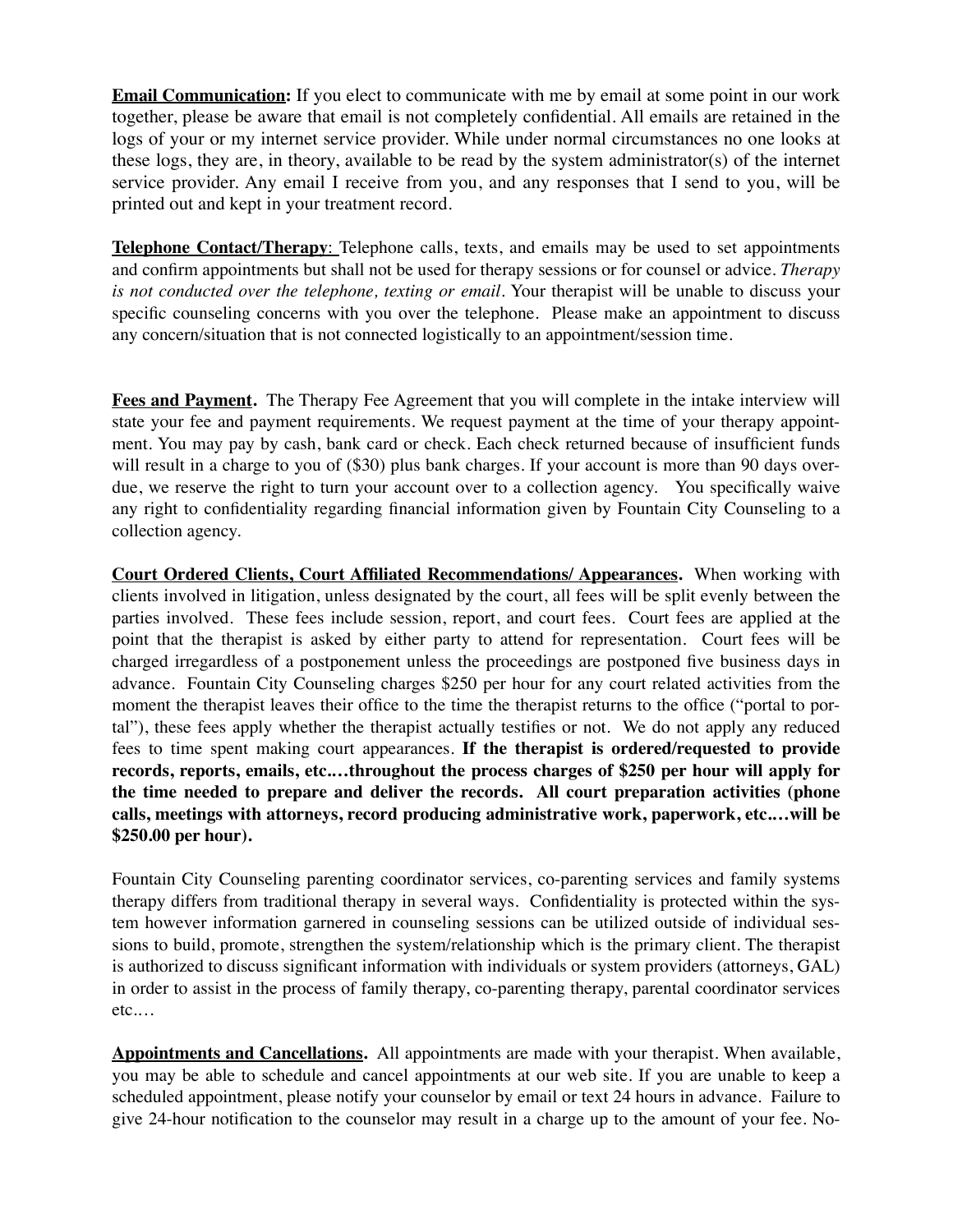show appointments will be charged the usual session fee and must be paid prior to next appointment time. Appointments are usually 50 minutes. Normally, I will not meet more often than once a week with you, and often, by our mutual agreement, we may meet only once every two or three weeks. Therapy will end either (a) when we reach our agreed upon goals, or (b) we reach our contracted number of sessions.

**Payments:** If you are not able to pay the normal fee for therapy, discuss your situation with your therapist. They may be able to work something out for you so that the financial realities do not hinder you from getting the assistance you need and deserve. Please note that there is an additional 8% monthly fee for every month that payments are in arrears.

**Ending Therapy:** Although you may end therapy at any time, it is preferred that you have at least one face-to-face concluding appointment with your therapist rather than terminating by telephone, mail, or by not showing up. At the time of discharge, you are given or sent a Client Satisfaction Form that is used to elicit feedback on the therapy process. This is a valuable tool to increase the Center's awareness of the strengths and weaknesses of our services.

**Supervision:** Your therapist may be under supervision status under the state laws of Alabama. If this is the case, this simply means that they are under the supervision of a SMFT and meet regularly with them under a mentor type relationship. Your therapist is licensed as an AMFT under the state laws of Alabama and is pursuing their LMFT status once supervision is completed. Please feel free to ask any questions regarding this or other questions at any point during your counseling process.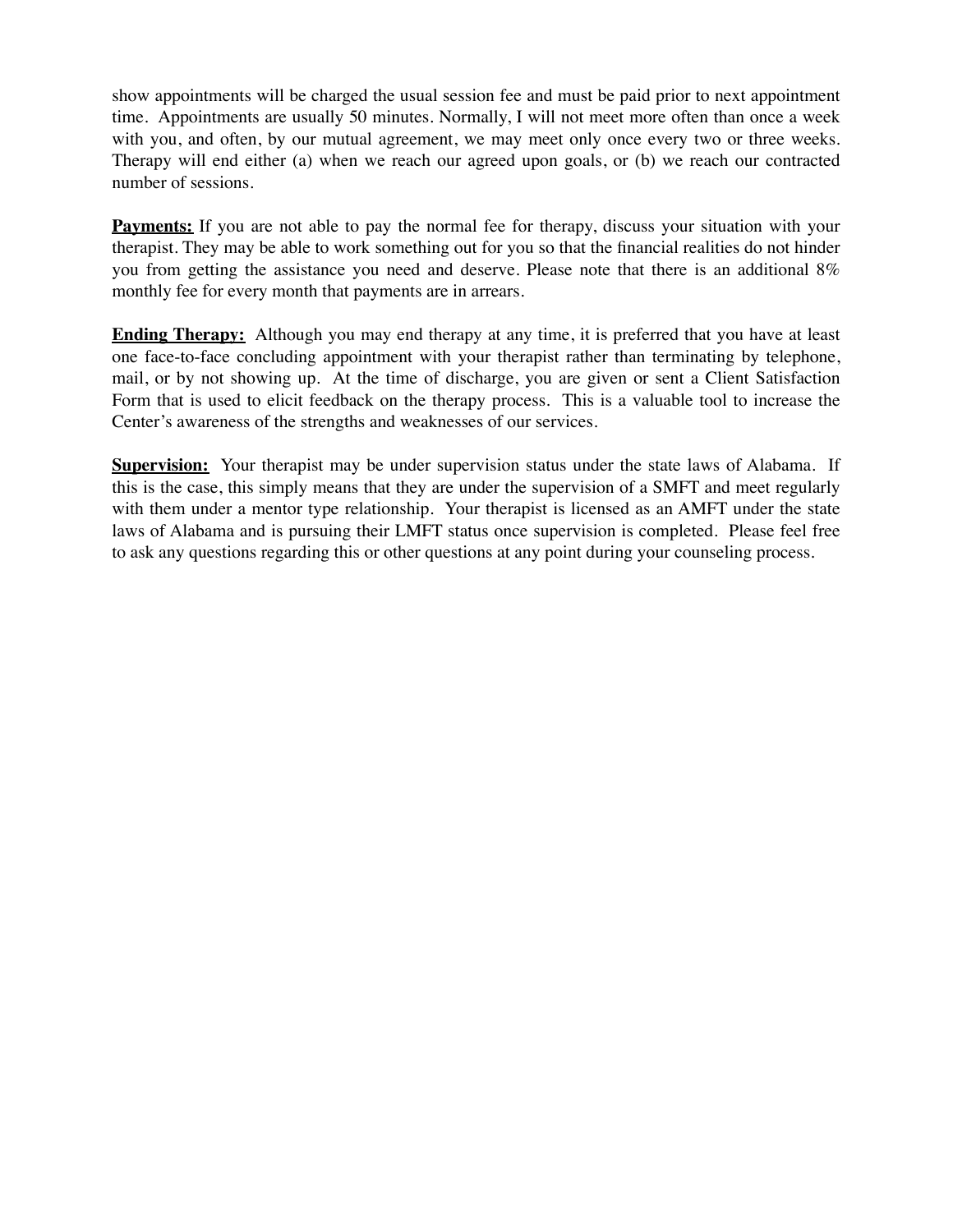## **NOTICE OF FOUNTAIN CITY COUNSELING PRIVACY PRACTICES**

This notice tells you how we make use of your health information at our Center, how we might disclose your health information to others, and how you can get access to the same information.

Please review this notice carefully and feel free to ask for clarification about anything in this material you might not understand. The privacy of your health information is very important to us and we want to do everything possible to protect that privacy.

We have a **legal responsibility** under the laws of the United States and the state of Alabama to keep your health information private. Part of our responsibility is to give you this notice about our privacy practices. Another part of our responsibility is to follow the practices in this notice.

This notice takes effect on January 1, 2015 and will be in effect until we replace it.

We have the right to change any of these privacy practices as long as those changes are permitted or required by law.

Any changes in our privacy practices will effect how we protect the privacy of your health information. This includes health information we will receive about you or that we create here at Fountain City Counseling. These changes could also effect how we protect the privacy of any of your health information we had before the changes.

When we make any of these changes, we will also change this notice and give you a copy of the new notice.

You will receive a copy of this notice as a part of the normal intake process, and you will indicate on the Client Demographic Sheet that you have received it. If you request an additional copy of this notice at any time in the future, we will give you a copy at no charge to you.

If you have any questions or concerns about the material in this document, please ask us for assistance which we will provide at no charge to you.

## **Here are some examples of how we use and disclose information about your health information**.

We may use or disclose your health information...

- 1. To your physician or other healthcare provider who is also treating you.
- 2. To anyone on our staff involved in your treatment program.
- 3. To any person required by federal, state, or local laws to have lawful access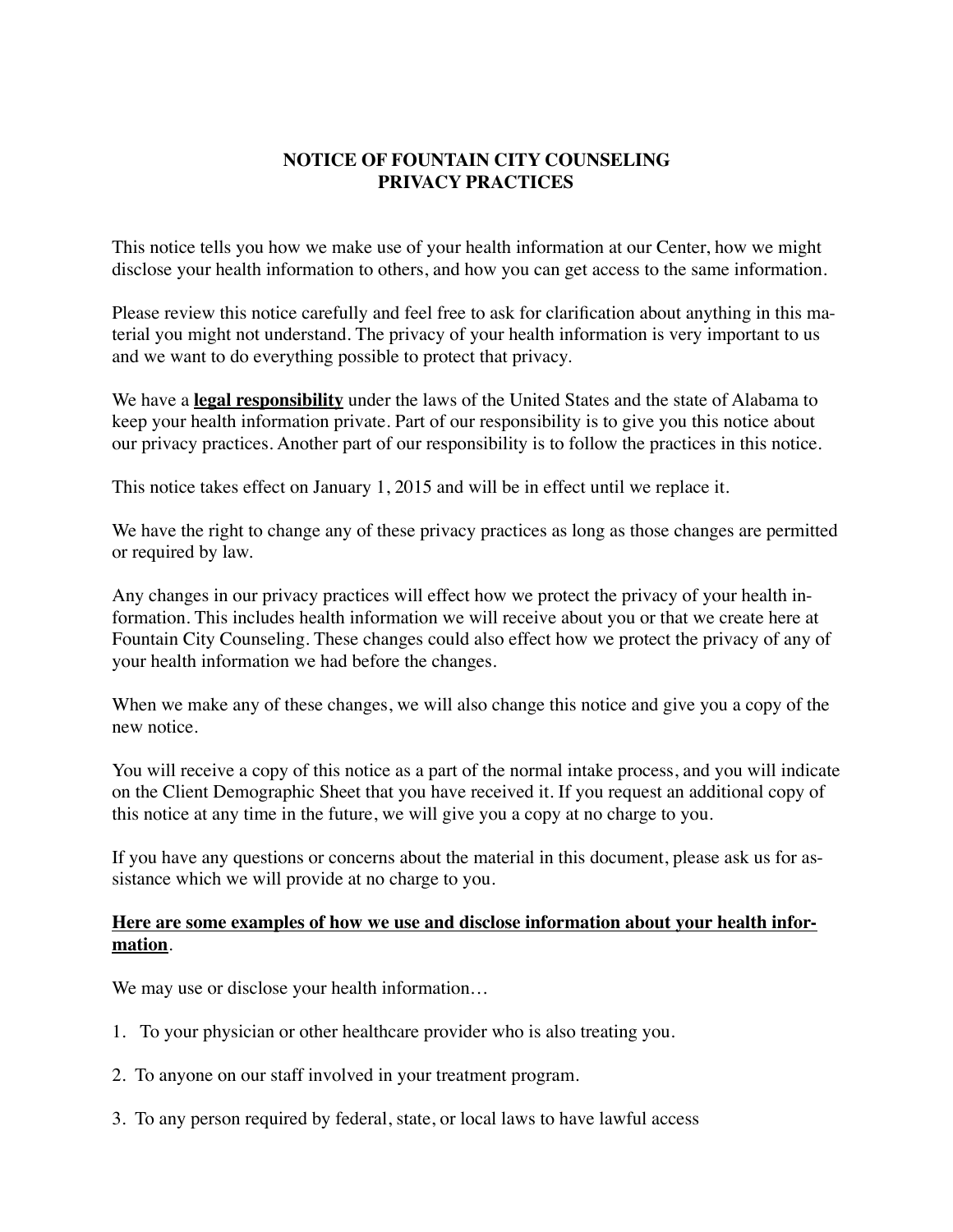to your treatment program.

- 4. To update and report to court system/GAL in cases of court ordered counseling.
- 5. To our own staff in connection with our Center's operations. Examples of these include but are not limited to the following: evaluating the effectiveness of our staff, supervising our staff, improving the quality of our services, meeting accreditation standards, and in connection with licensing, credentialing, or certification activities.
- 6. To anyone you give us written authorization to have your health information, for any reason you want. You may revoke this authorization in writing anytime you want. When you revoke an authorization, it will only effect your health information from that point on.
- 7. To a family member, a person responsible for your care, or your personal representative in the event of an emergency. If you are present in such a case, we will give you an opportunity to object. If you object, or are not present, or are incapable of responding, we may use our professional judgment, in light of the nature of the emergency, to go ahead and use or disclose your health information in your best interest at that time. In so doing, we will only use or disclose the aspects your health information that are necessary to respond to the emergency.
- 8. You should know that there are certain situations in which your counselor is *required* by law to reveal information obtained during therapy to other persons or agencies *without your permission*. Also, your counselor is not required to inform you of his/her actions in this regard. These situations are:
	- a. If you threaten grave bodily harm or death to yourself or to any persons, your counselor is required by law to inform the intended victim and appropriate law enforcement agencies.
	- b. If a court order is given requiring information about your case, your counselor is required by law to provide the information specifically described in the order.
	- c. If you reveal information which gives your counselor a reason to suspect child abuse or neglect, your counselor must report his/her knowledge or suspicions to the Department of Human Resources.
	- d. If you are in therapy by order of a court of law, the results of the treatment ordered must be revealed to the court.
	- e. If you bring civil or criminal charges against your counselor in court, or if you file an ethics complaint with a licensing board, your counselor is permitted to use your records to defend himself/herself against your charges or complaints.

We will not use your health information in any of our Center's marketing, development, public relations, or related activities without your written authorization.

We may use information from your care for research and/or publication of professional books or articles. However, we will not use any information which would make you personally identifiable unless we have first received your written permission.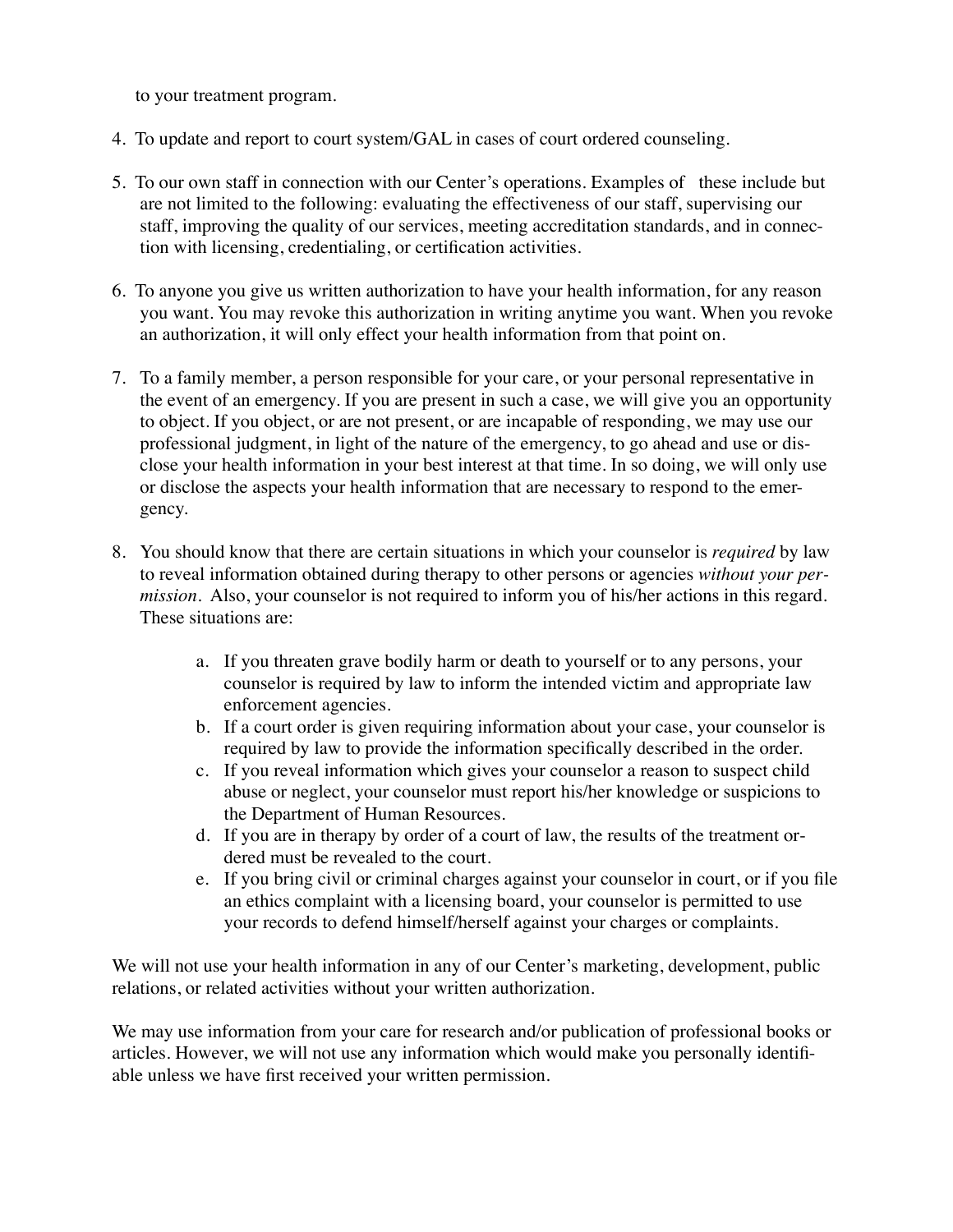We cannot use or disclose your health information in any ways other than those described in this notice unless you give us written permission.

As a client of Fountain City Counseling **you have these important rights**:

- A. With limited exceptions, you can make a written request to inspect your health information that is maintained by us for our use.
- B. You can ask us for photocopies of the information in part "A" above.
- C. We will charge you 10 cents per page for making these photocopies.
- D. You have a right to a copy of this notice at no charge.
- E. You can make a written request to have us communicate with you about your health information by alternative means, at an alternative location. (An example would be if your primary language is not spoken at this Center, and we are treating a child of whom you have lawful custody.) Your written request must specify the alternative means and location.
- F. You can make a written request that we place other restrictions on the ways we use or disclose your health information. We may deny any or all of your requested restrictions. If we agree to these restrictions, we will abide by them in all situations except those which, in our professional judgment, constitute an emergency.
- G. You can make a written request that we amend the information in part "A" above.
- H. If we approve your written amendment, we will change our records accordingly. We will also notify anyone else who may have received this information, and anyone else of your choosing.
- I. If we deny your amendment, you can place a written statement in our records disagreeing with our denial of your request.
- J. You may make a written request that we provide you with a list of those occasions where we or our business associates disclosed your health information for purposes other than treatment, payment, or our Center's operations.
- K. If you request the accounting in "J" above more than once in a 12-month period we may charge you a fee based on our actual costs of tabulating these disclosures.
- L. If you believe we have violated any of your privacy rights, or you disagree with a decision we have made about any of your rights in this notice you may complain to us in writing to the following person:

Compliance Officer: Thea Langley, AMFT, MA Executive Director